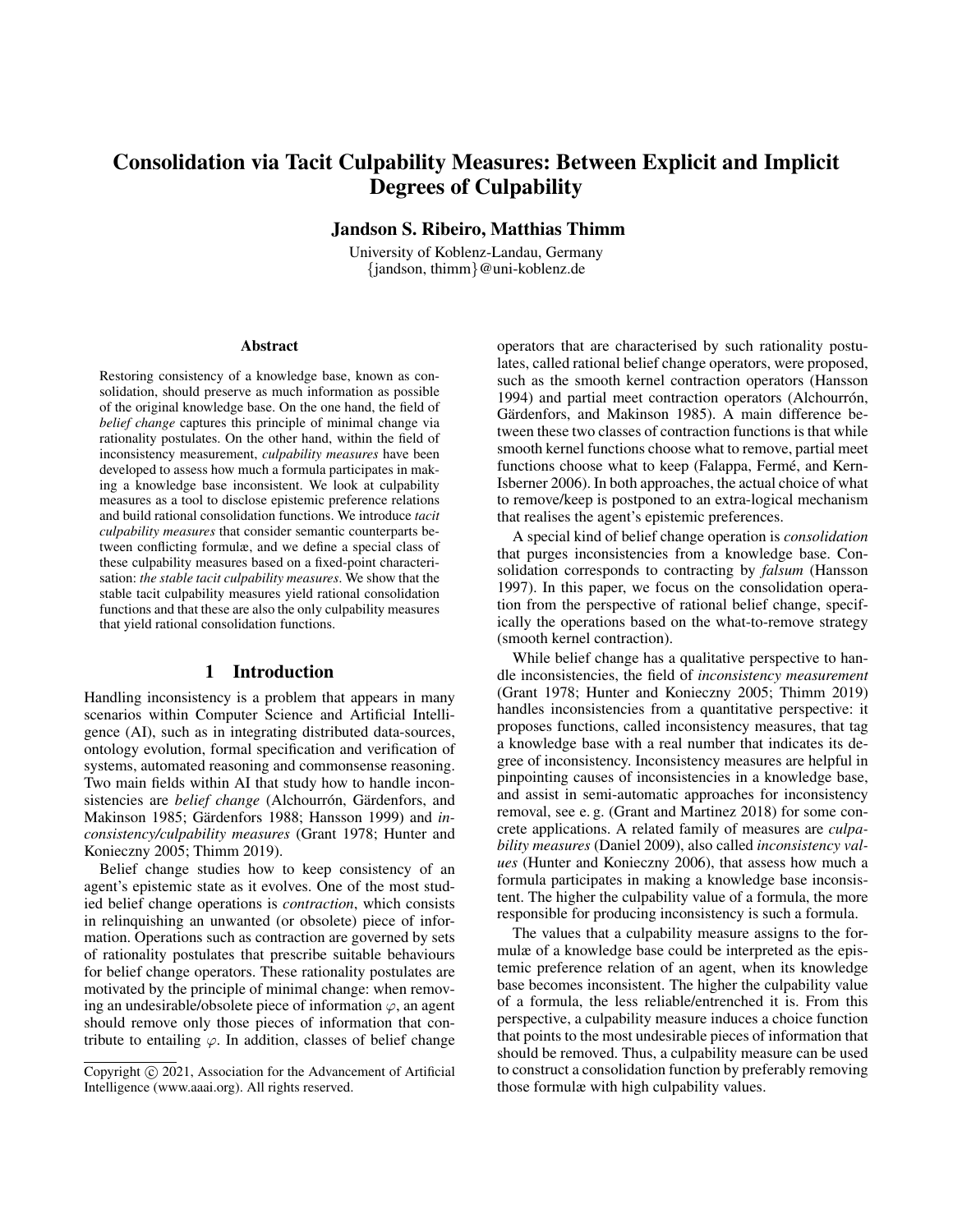Unfortunately, as we show in Section 4, the few culpability measures existing in the literature do not induce rational consolidation functions. We argue that this failure occurs because these measures rely significantly on syntactic aspects of knowledge bases and disregard the semantic counterparts. To overcome this problem, we propose a new class of culpability measures that consider both syntactic and semantic elements: the *tacit culpability measures*. In addition, we construct a special kind of tacit culpability measures based on a fixed-point characterisation: the *stable tacit culpability measures*. We show that stable tacit culpability measures not only yield rational consolidation functions, but they are also the only class of culpability measures capable of generating such rational consolidation functions.

In Section 2, we introduce some notation that will be used throughout this paper. In Section 3, we briefly recap belief contraction and consolidation. In Section 4 we give a brief introduction to culpability measures, and we show their limitation in inducing rational consolidation functions. In Section 5, we introduce the notions of explicit and implicit roles in producing inconsistency. From the latter, we define tacit culpability measures. This notion of implicit role also helps us in identifying a sufficient condition for a culpability measure to yield a rational consolidation function: *tacit dominance*. We then exploit tacit dominance in order to devise a novel class of culpability measures that yield rational consolidation function by combining both explicit and implicit roles of culpabilities: the *stable tacit culpability measures*. Finally, in Section 6, we make some final consideration and discuss some future works. Full proofs are presented in the appendix at http://mthimm.de/misc/proofs kr21 jsmt.pdf.

#### 2 Notation and Technical Background

Let At be some fixed finite set of propositional symbols, and  $\mathcal L$  be the propositional language built upon At and the usual Boolean connectives  $\wedge$  (conjunction),  $\vee$  (disjunction),  $\rightarrow$  (implication),  $\leftrightarrow$  (equivalence) and the classical negation operator  $\neg$ . Let  $\models$  be the usual semantic consequence relation of propositional logic. A knowledge base  $K$  is a finite set of formulæ. Given two formulæ  $\varphi$  and  $\psi$ , we write  $\varphi \equiv \psi$ to indicate that  $\varphi$  and  $\psi$  are logically equivalent.

Given a set D, and a binary relation  $\langle : D \times D$ , we define  $max_{\leq}(X) = \{a \in X \mid a \nleq b \text{ or } b \leq a, \text{ for all } b \in X\},\$ and  $min_{\leq}(X) = \{a \in X \mid b \nleq a \text{ or } a < b, \text{ for all } b \in X\},\$ for all  $X \subseteq D$ . Let  $\mathbb{R}_{\geq 0}$  denote the set of all non-negative real numbers. Let  $f : \overline{D} \to \mathbb{R}_{\geq 0}$  be a function that maps some elements from a domain  $D$  to a non-negative real number. For a finite set  $X \subseteq D$ , we define  $max_f(X) = y$ , such that: (1)  $y = f(a)$  for some  $a \in X$  and  $y \ge f(b)$  for all  $b \in X$ , if  $X \neq \emptyset$ ; (2)  $y = 0$ ; if  $X = \emptyset$ . Analogously,  $min_f(X) = y$ , where: (1)  $y = f(a)$  for some  $a \in X$  and  $y \leq f(b)$  for all  $b \in X$ , if  $X \neq \emptyset$ ; (2)  $y = 0$ ; if  $X = \emptyset$ . Given two functions  $g, g' : D \to D'$ , we write  $g \equiv g'$  to denote they are equivalent, that is,  $g(a) = g'(a)$ , for all  $a \in D$ .

#### 3 Belief Contraction and Consolidation

A major approach to representing an agent's beliefs is via a set of sentences known as *belief base*. The term belief base

has been used in the literature with two specific purposes: (i) as a finite representation of an agent's beliefs (Nebel 1990; Dixon 1994; Dalal 1988), and (ii) as a way of differentiating the explicit beliefs of an agent from its implicit beliefs (Fuhrmann 1991; Hansson 1999). In this work, we look at a belief base as a finite representation of an agent's beliefs. We will use the terms belief base and knowledge base interchangeably.

Removal of an undesirable belief is known as contraction. Let  $K$  be a belief base, a contraction function for  $K$  is a function  $\vdots$   $\mathcal{L} \rightarrow 2^{\mathcal{L}}$  that given an unwanted piece of information outputs a subset of  $K$ . A contraction function is subject to the following basic rationality postulates (Hansson 1991, 1994):

(success): if  $\models \varphi$  then  $K-\varphi \not\models \varphi$ ;

(inclusion):  $K-\varphi \subseteq K$ ;

(vacuity): if  $K \not\models \varphi$  then  $K-\varphi = K$ ;

(uniformity): if for all  $K' \subseteq K$  it holds that  $K' \models \varphi$  iff  $K' \models \psi$ , then  $K-\varphi = K-\psi$ ;

(core-retainment): if  $\psi \in K \setminus (K-\varphi)$  then there exists a  $K'\subseteq K$  s.t  $K-\varphi\subseteq K',$   $K'\not\models\psi$ ,  $K'\cup\{\varphi\}\models\psi$ .

A contraction function that satisfies all the rationality postulates above is called a *rational contraction function*. For a discussion about the rationale of these postulates see (Hansson 1999). The five rationality postulates above characterise the class of *kernel contraction functions* (Definition 3 below), which is founded on  $\alpha$ -kernels and incision functions:

Definition 1. *An* α*-kernel of a knowledge base* K *is a set* X *such that (1)*  $X \subseteq K$ *; (2)*  $X \models \alpha$ *; and (3) if*  $X' \subset X$  *then*  $X' \not\models \alpha$ .

An  $\alpha$ -kernel of a knowledge base K is a minimal subset of K that does entail  $\alpha$ . The set of all  $\alpha$ -kernels of a knowledge base K is denoted by  $K \perp \!\!\! \perp \alpha$ .

**Definition 2.** An incision function  $\sigma$  is a function such that

- $\bullet$   $\sigma(K \perp\!\!\!\perp \varphi) \subseteq \bigcup K \perp\!\!\!\perp \varphi;$
- *if*  $X \in K \perp \!\!\! \perp \varphi$  *and*  $X \neq \emptyset$ *, then*  $X \cap \sigma(K \perp \!\!\! \perp \varphi) \neq \emptyset$ *.*

Intuitively, given a formula  $\alpha$  to be relinquished, an incision function  $\sigma$  for K selects at least one formula from each α-kernel within K. The rationale is that σ behaves as an epistemic choice function that realises the epistemic preferences of the underlying agent, and it picks the least entrenched pieces of information to be removed.

Definition 3. *Given a belief base* K *and an incision function*  $\sigma$  *for K, the kernel contraction operator*  $-\sigma$  *is defined as:*  $K-\sigma\varphi=K\setminus \sigma(K\!\perp\!\!\perp\varphi).$ 

Theorem 1. *(Hansson 1999) A contraction function satisfies* success*,* inclusion*,* vacuity*,* uniformity*, and* coreretainment *iff it is a kernel contraction function.*

Hansson (1999) has identified that the basic rationality postulates are not strong enough to forbid some irrational behaviours. Consider the following example:

**Example 1.** Let  $K = \{p, p \lor q, p \lor \neg q, \neg p\}$ . We want to *contract the contradiction*  $\bot$ *. Note that*  $K \perp \!\!\!\perp = \{A_1, A_2\}$ *, where*  $A_1 = \{p, \neg p\}$  *and*  $A_2 = \{p \lor q, p \lor \neg q, \neg p\}$ *. Let*  $\sigma$  *be an incision function such that*  $\sigma(K \perp \perp) = \{p, \neg p\}$ *. Thus,*  $K^{\dagger}_{\sigma} \mathcal{L} = \{ p \vee q, p \vee \neg q \}.$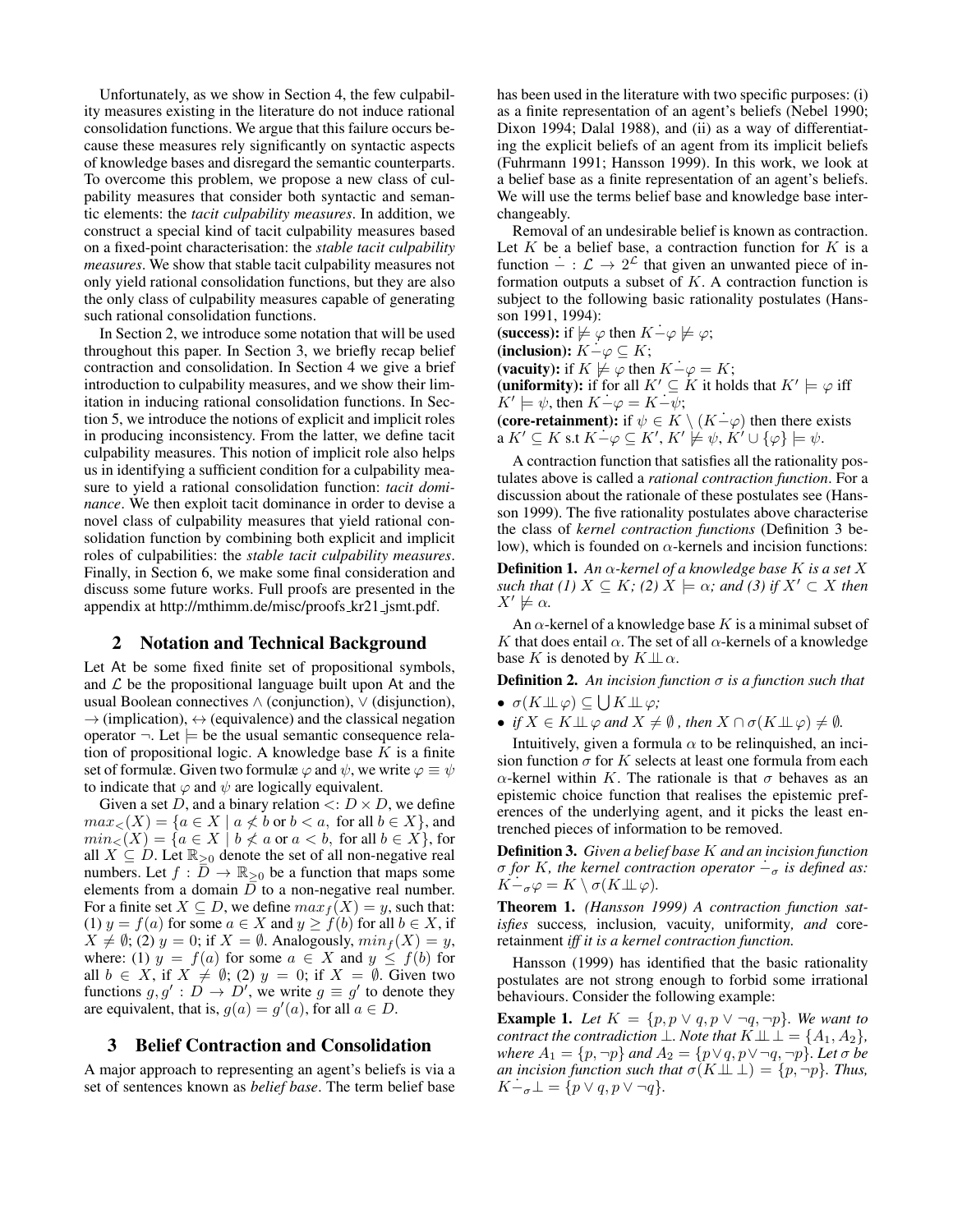The example above illustrates that kernel contraction operators do not necessarily guarantee a minimal change, since p was removed unnecessarily. To see this, note that  $p \vee q$ and  $p \lor \neg q$ , which were retained, jointly restore p. Hansson (1999) proposed an additional rationality postulate to forbid this spurious behaviour:

# (relative closure):  $\alpha \in K-\varphi$ , if  $\alpha \in K$  and  $K-\varphi \models \alpha$ .

*Relative closure* states that if a belief  $\alpha$  is removed when contracting a formula  $\varphi$ , then the new epistemic state of the agent cannot entail α. In other words, *relative closure* forbids spurious removal of beliefs. To capture *relative closure*, one can constrain the way that incision functions behave by imposing the following condition:

(smoothness): if  $K' \subseteq K$ , and  $K' \models \psi$  and  $\psi \in \sigma(K \perp \hspace*{-1mm}\perp \varphi)$ then  $K' \cap \sigma(K \perp\!\!\!\perp \varphi) \neq \emptyset$ .

An incision function that satisfies *smoothness* is called a *smooth incision function*, and a kernel contraction built upon a smooth incision function is called a *smooth kernel contraction*.

**Theorem 2.** *(Hansson 1999) A kernel contraction*  $-\sigma$  *is smooth iff it satisfies all basic rationality postulates and* relative closure*.*

A specific kind of contraction is *consolidation* whose purpose is to remove the inconsistencies within a knowledge base. Consolidation corresponds to the special case of contracting the contradiction. Therefore, consolidation can be defined via (smooth) kernel contraction:

**Definition 4.** *Given a kernel contraction function*  $-\sigma$  *for a knowledge base* K*, a kernel consolidation function for* K *is a function*  $!_{\sigma}$  *such that*  $K!_{\sigma} = K - \frac{1}{\sigma} \perp$ *. If*  $\sigma$  *is smooth then*  $\sigma$ *is called a* smooth consolidation function.

As consolidation focuses only on removing inconsistency, the original rationality postulates can be simplified:

**Theorem 3.** *(Hansson 1997)* A function  $K! = K-\perp$  is a *kernel consolidation function iff* ! *satisfies:*

*(consistency),*  $K! \not\models \bot$ *; (inclusion),*  $K! \subseteq K$ *; and* 

*(core-retainment), if*  $\psi \in K \backslash K!$ *, then there is a*  $K' \subseteq K$ *such that*  $K' \not\models \bot$  *and*  $K' \cup \{\psi\} \models \bot$ *.* 

An incision function behaves as an extra-logical mechanism that reveals the epistemic choices that an agent makes in order to remove a piece of information  $\alpha$ . As an agent should not decide arbitrarily, its choices should be rationalised by some epistemic preference between its beliefs. This epistemic preference could be defined via a binary relation  $\lt$  on an agent's belief base. Intuitively,  $\varphi \lt \psi$  indicates that  $\varphi$  is at least as entrenched as  $\psi$ . Towards this end, an incision function can be "induced" by some binary preference relation that captures the epistemic preferences of an agent among its beliefs.

Definition 5. *Given a knowledge base* K*, and a binary relation*  $\lt: K \times K$ *. The function*  $\sigma_{\lt}$  *is a relational incision function iff (1)*  $\sigma$ <sub><</sub> $(K \perp \perp \alpha) = \bigcup_{X \in K \perp \perp \alpha} max$ <sub><</sub> $(X)$ *, and (2)* σ<sup>&</sup>lt; *is an incision function.*

Although not every kernel contraction function can be obtained via relational incision functions (Hansson 1999), we show that kernel consolidation functions can be obtained via relational incision functions:

**Theorem 4.** *For every kernel consolidation function*  $!_{\sigma}$ , *there is some binary relation*  $\langle$  *such that*  $\sigma(K \perp \perp) =$  $\sigma$ <sub><</sub> $(K \perp \perp)$ .

In the next section, we propose to use culpability measures to unveil an agent's epistemic preference relation.

#### 4 Culpability Measures

A culpability measure (Daniel 2009; Hunter and Konieczny 2006) for a knowledge base K is a function  $\mathcal{C}_K : K \to \mathbb{R}_{\geq 0}$ such that:

(consistency): if  $K \not\models \perp$  then  $\mathcal{C}_K(\varphi) = 0$  for all  $\varphi \in K$ ; **(blame):** if  $\varphi \in \bigcup K \perp \perp \text{ then } C_K(\varphi) > 0$  for all  $\varphi \in K$ .

When it is clear from the context, we will omit the subscript K from a culpability measure  $\mathcal{C}_K$ . The value 0 is reserved to indicate absence of inconsistency. If a knowledge base is consistent, none of its formulæ should be blamed (*consistency*). If a formula participates in yielding inconsistency, its degree of culpability is higher than zero (*blame*).

Let  $core(K, \varphi) = \{X \in K \perp \perp \mid \varphi \in X\}$  be the set of all inconsistent kernels within a knowledge base  $K$  that contains a formula  $\varphi$ . We present below some culpability measures from the literature (Hunter and Konieczny 2008):

$$
C_K^D(\varphi) = \begin{cases} 1 & \text{if } \varphi \in \bigcup K \perp \perp \\ 0 & otherwise. \end{cases}
$$

$$
C_K^{\#}(\varphi) = |core(K, \varphi)| \qquad C_K^C(\varphi) = \sum_{X \in core(K, \varphi)} \frac{1}{|X|}
$$

The drastic culpability measure  $\mathcal{C}_K^D$  distinguishes only two levels: 1, if culpable; 0, if not culpable. The culpability measure  $\mathcal{C}_K^{\#}$  simply counts the number of inconsistent kernels that a formula  $\varphi$  participates in, while  $\mathcal{C}_K^C$  considers the size of each inconsistent kernel that a formula is in: directly proportional to the number of inconsistent kernels, and inverse proportional to the size of the inconsistent kernels.

Kernel consolidation functions, as presented in Section 3, depend on an incision function that pinpoints which formulæ should be removed, based on a relation that reveals an agent's epistemic preferences. It is not clear, however, from where such an epistemic preference would come, let alone how to construct it. To address this issue, we propose to look at culpability measures as a way to grade an agent's beliefs according to their participation degree in producing inconsistency. Towards this end, a culpability measure works as a tool that unveils the underlying epistemic preference relation of an agent, and a relational incision function could be constructed to perform consolidation. Definition 5 can be adapted in the following way to construct incision functions based on culpability measures:

$$
\sigma_{\mathcal{C}_K}(K \perp \perp) = \bigcup_{X \in K \perp \perp} \{ \varphi \in X \mid \max_{\mathcal{C}_K}(X) = \mathcal{C}_K(\varphi) \}.
$$

Example 2 illustrates how consolidation functions can be constructed via the culpability measures  $\mathcal{C}_K^C$  and  $\mathcal{C}_K^{\#}$ , and why these measures do not yield smooth incision functions.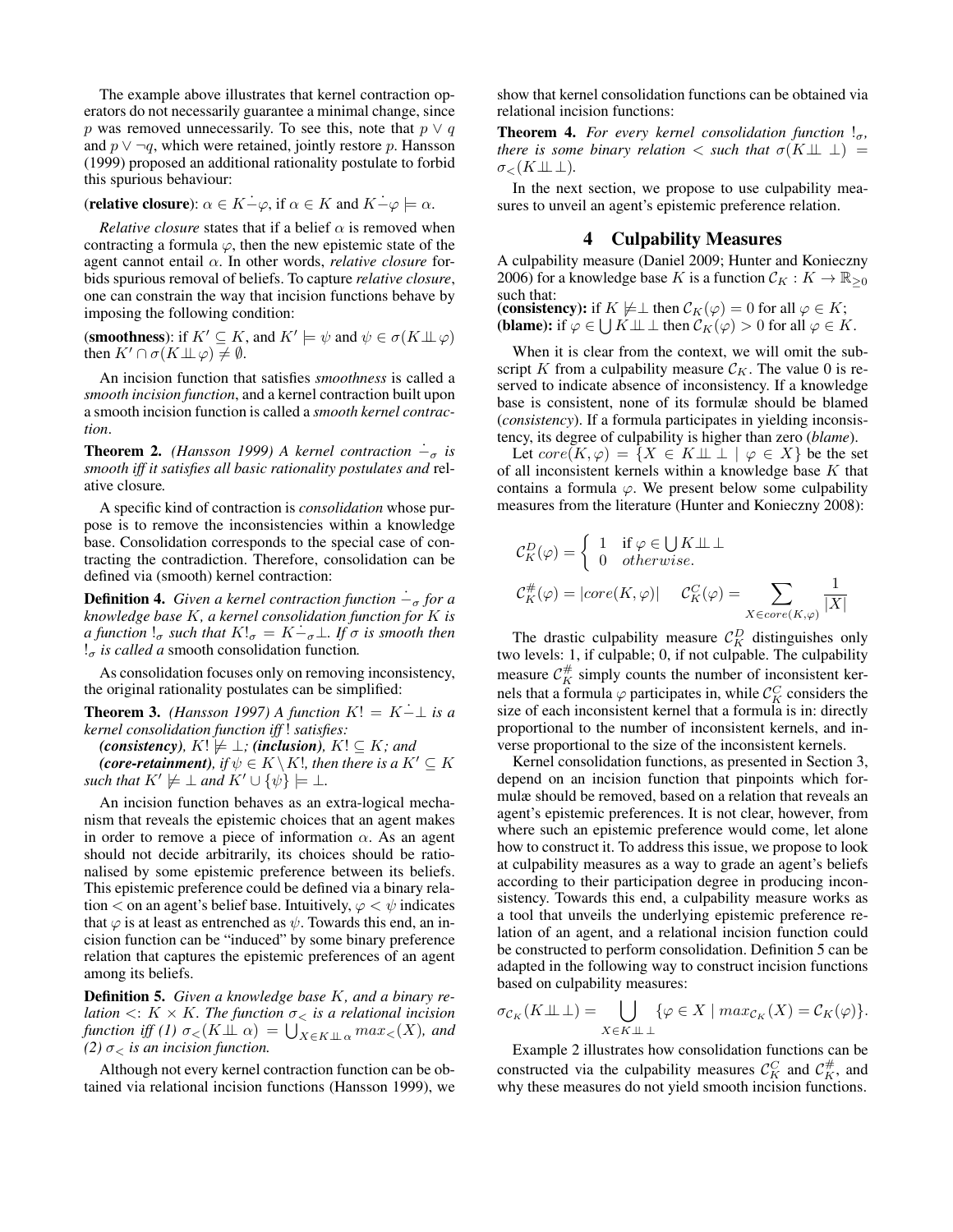**Example 2.** *Consider the inconsistent knowledge base*  $K =$ {p, p∨q, p∨ ¬q, ¬p∧q, ¬p∧ ¬q, ¬p∧r, ¬r} *with 8 inconsistent kernels:*

$$
X_1 = \{p, \neg p \land q\} \qquad X_2 = \{p, \neg p \land \neg q\}
$$
  
\n
$$
X_3 = \{p, \neg p \land r\} \qquad X_4 = \{p \lor q, \neg p \land \neg q\}
$$
  
\n
$$
X_5 = \{p \lor \neg q, \neg p \land q\} \qquad X_6 = \{\neg p \land q, \neg p \land \neg q\}
$$
  
\n
$$
X_7 = \{\neg p \land r, \neg r\} \qquad X_8 = \{\neg p \land r, p \lor q, p \lor \neg q\}
$$

The culpability measures  ${\cal C}^\#_K$  and  ${\cal C}^C_K$  assigns the following *values to the formulæ in* K*:*

|  |  | $p \quad p \lor q \quad p \lor \neg q \quad \neg p \land q \quad \neg p \land \neg q \quad \neg p \land r \quad \neg r$ |  |
|--|--|-------------------------------------------------------------------------------------------------------------------------|--|
|  |  | $C_K^{\#}$ 3 2 2 3 3 3 1                                                                                                |  |
|  |  | $\mathcal{C}_K^C$ 3/2 5/6 5/6 3/2 3/2 4/3 1/2                                                                           |  |

 $\mathit{Thus}, \ \sigma_{\mathcal{C}_K^{\#}}(K{\perp\!\!\!\perp\perp}) = \sigma_{\mathcal{C}_K^C}(K{\perp\!\!\!\perp\perp}) = \{p, \neg p \land q, \neg p \land q\}$  $\neg q, \neg p \wedge r$ *}. Note that*  $\sigma_{\mathcal{C}_{K}^{+}}$  and  $\sigma_{\mathcal{C}_{K}^{C}}$  are not smooth, because  $p\in \sigma_{\mathcal{C}^{\#}_{K}}(K{\perp\!\!\!\perp} \bot) = \sigma_{\mathcal{C}^{C}_{K}}(K{\perp\!\!\!\perp} \bot)$ , the set  $X=\{p\lor q, p\lor q\}$  $\neg q$ }  $\models p$ *, but*  $X \cap \sigma_{\mathcal{C}_K^{\#}}(K \perp \perp) = X \cap \sigma_{\mathcal{C}_K^C}(K \perp \perp \perp) = \emptyset$ *.* 

**Observation 5.** The culpability measures  $\mathcal{C}_K^{\#}$  and  $\mathcal{C}_K^C$  do not *induce smooth incision functions for every knowledge base.*

**Proposition 6.** The culpability measure  $\mathcal{C}_K^D$  produces only *the severe consolidation:*  $K! = K \setminus \bigcup K \perp \perp$ .

Although the drastic culpability measure induces a smooth incision function, the corresponding consolidation function is too severe, as it removes all formulæ that produce inconsistency. This happens because  $\mathcal{C}_K^D$  is unable to distinguish different levels of culpabilities. In order to devise more robust consolidation functions from culpability measures, we define in the next section the concept of tacit functions, which will be used to devise new culpability measures and establish a representation theorem between smooth consolidation functions and culpability measures. This supports the idea that culpability measures can work as a general framework to provide epistemic preference relations.

#### 5 Tacit Culpability Measures

Most of the culpability measures discussed in Section 4 judge the degree of culpability of a formula by quantifying its explicit participation in entailing inconsistency. For instance, the knowledge base  $\{p, p \lor q, p \lor \neg q, \neg p\}$  has only two sources of inconsistencies: kernels  $A_1 = \{p, \neg p\}$  and  $A_2 = \{p \lor q, p \lor \neg q, \neg p\}$ . The culpability measure  $\mathcal{C}^{\#}$  assigns value 1 to p because it appears only in the kernel  $A_1$ . A closer look shows us that the formula  $p$  contributes to inconsistency both explicitly and implicitly. Explicitly, because it conflicts with  $\neg p$  in  $A_1$ , and implicitly because in  $A_2$  the reason for inconsistency is that the formulæ  $p \lor q$  and  $p \lor \neg q$ jointly imply p which in turn conflicts with  $\neg p$ . As in both cases, p appears as the central reason of inconsistency by conflicting with  $\neg p$ , it would be plausible to assign to p the same inconsistency value of  $\neg p$ , or at least take into account the implicit role of  $p$  in yielding inconsistency in  $A_2$ . If one

can measure such an implicit role of  $p$  by a value  $x$ , then a more accurate culpability value for  $p$  would be to merge both explicit and implicit degrees of inconsistency, that is,  $1 + x$ .

The above recipe can be generalised to any culpability measure. Assume we agree upon a culpability measure  $\mathcal C$ that considers how explicit the formulæ in a knowledge base contributes to making it inconsistent, such as  $C^{\#}$  and  $C^C$ . If we define a function  $\tau$  that discloses the implicit degree of inconsistencies of the formulæ in a knowledge base, then the culpability measure that takes explicit and implicit degree of inconsistency can be defined via  $C^{\circ}(\varphi) = \overline{C}(\varphi) + \overline{\tau}(\varphi)$ . A function  $\tau$  that discloses the implicit degree of culpability will be called a *tacit function*, while a culpability measure C ◦ that assembles both explicit and implicit degrees of culpability will be called a *tacit culpability measure*.

Tacit functions will be used to construct more accurate culpability measures that combine both explicit and implicit degrees of culpability. But first we need to formally define what it means for a formula to *implicitly* contribute in making a knowledge base inconsistent. For this, we first properly define what it means in general for a formula to participate in making a knowledge base inconsistent, and then we define the special cases of explicit versus implicit contributions of inconsistency.

**Definition 6.** Let  $X^+_{\varphi} = \{A \in X \perp \!\!\! \perp \varphi \mid A \not\models \bot\}$  denote the *set of all consistent* ϕ*-kernels of* X*.*

*1. A*  $\varphi$ -witness within *K* is an inconsistent set  $X \subseteq K$  such  $\mathit{that}\,(i)\,\bigl(X\!\setminus\!\bigcup X^+_\varphi\bigr)\not\models\bot\mathit{and}\,(ii)\,\bigl(X\!\setminus\!\bigcup X^+_\varphi\bigr)\!\cup\!\{\varphi\}\ \models\bot.$ *2. A formula*  $\varphi$  *participates in making K inconsistent iff*  $\varphi$ *has some witness within* K*.*

*3. A formula*  $\varphi$  *explicitly makes K inconsistent iff*  $\varphi$  *has some witness* X *such that*  $\varphi \in X$ .

*4. A formula*  $\varphi$  *implicitly makes K inconsistent iff*  $\varphi$  *has some witness* X *such that*  $\varphi \notin X$ *.* 

Intuitively  $\varphi$  contributes in making K inconsistent if in some subset X of K, the information that a formula  $\varphi$ carries is essential in producing inconsistency. This is formalised by removing from  $X$  all formulæ that consistently imply  $\varphi$  and replacing them by  $\varphi$  itself. If such a removal of formulæ produces a consistent set, condition 1.(i), but the insertion of  $\varphi$  brings back the inconsistency, condition 1.(ii), then  $\varphi$  is indeed involved in producing inconsistency. In our previous example, the inconsistent kernel  $A_2 = \{p \lor q, p \lor \neg q, \neg p\}$  is a p-witness, because the only consistent p-kernel within  $A_2$  is the set  $A' = \{p \lor q, p \lor \neg q\}$ and (1.i)  $(A_2 \setminus A') \not\models \perp$ , and (1.ii) replacing A' by  $\varphi$  results in  $A_1 = \{p, \neg p\}$  which indeed produces inconsistency, that is,  $(A_2 \setminus \overline{A}') \cup \{p\} = A_1 \models \perp$ . Moreover, p implicitly contributes to the inconsistency because  $p \notin A_2$ . Note that the notion of an implicit contribution to inconsistency, unlike the explicit counterpart, does not require a formula  $\varphi$  to be in the knowledge base  $K$ . Rather, it focus on the consistent information entailed by  $\varphi$  that conflicts with consistent information within K.

Tacit functions will be explored in the next section as a means to produce culpability measures capable of inducing smooth consolidation function.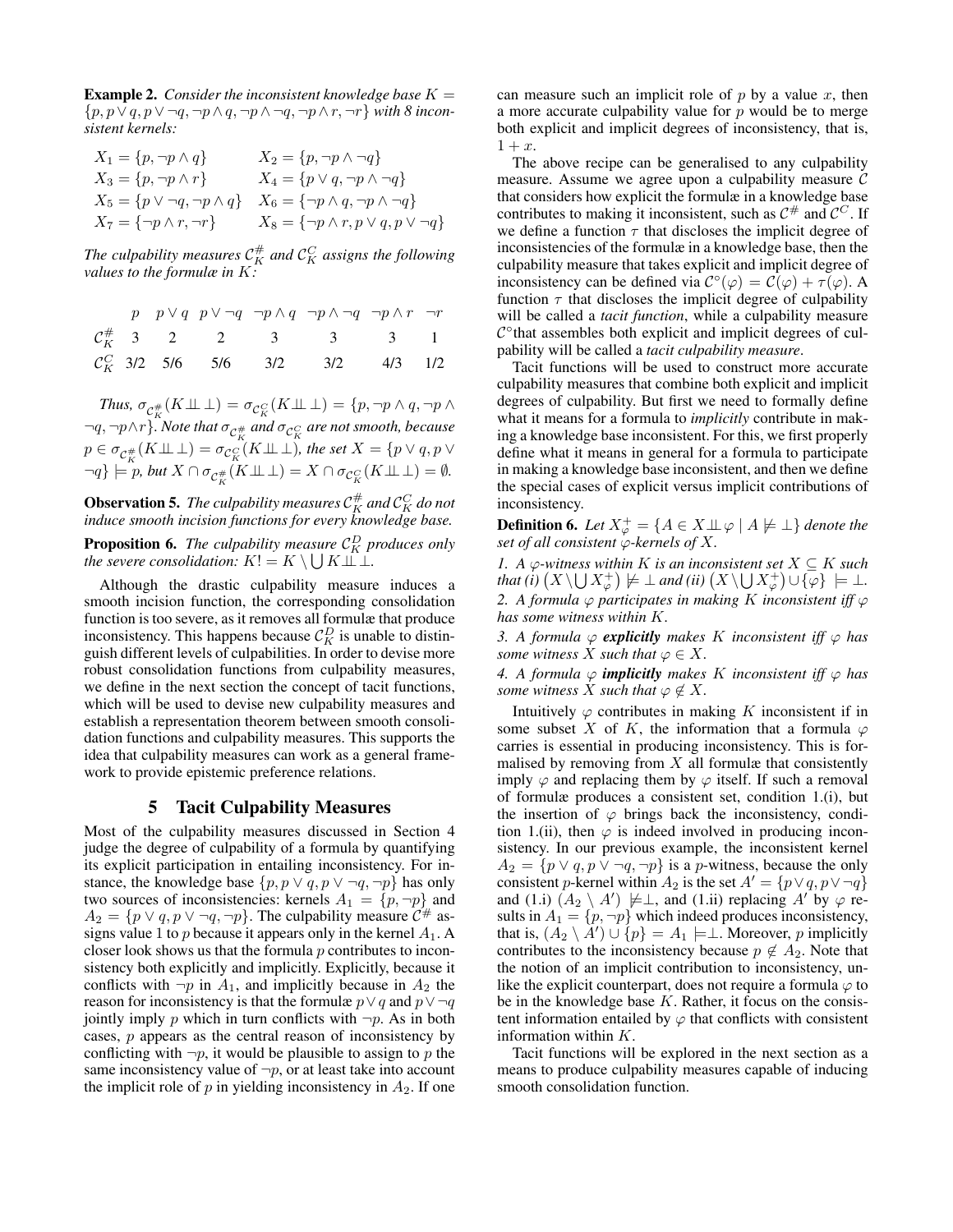### 5.1 Constructing Rational Consolidation via Tacit Culpability Measures

In this section, we look at culpability measures as a way of disclosing an epistemic preference of an agent in order to perform consolidation. We identify a sufficient condition that guarantees a culpability measure to yield rational consolidation functions:

**tacit dominance** If  $A \in core(K, \psi), A' \in K \perp \!\!\! \perp \psi$ , and  $X \in ((A \setminus \{\psi\}) \cup A') \perp \perp$  then there is a  $\varphi \in X \cap A'$ such that  $\mathcal{C}_K(\varphi) \geq \mathcal{C}_K(\psi)$ .

The postulate *tacit dominance* addresses the concept of implicit contributions towards inconsistency, and relates tacit and explicit degrees of culpability. It states that if a formula  $\psi$  participates in yielding inconsistency implicitly, then some formula that contributes to the implicit role of  $\psi$  in an inconsistent kernel X should be at least as culpable as  $\psi$ .

**Theorem 7.** Given a culpability measure  $\mathcal{C}_K$  and an inci*sion function*  $\sigma_{C_K}$ *. If*  $\mathcal{C}_K$  *satisfies* tacit dominance *then the*  $\mathit{consideron}\,f$ unction  $!_{\sigma c_K}$  is smooth.

*Proof sketch. Let*  $K' \subseteq K$  *and*  $\psi \in \sigma_{\mathcal{C}_K}(K \perp \perp)$  *s.t.*  $K' \models$  $\psi$ *. Thus, there are*  $A \in core(K, \psi)$  *and*  $A' \in K \perp \psi$  *s.t.*  $max_{\mathcal{C}_K}(A) = \mathcal{C}_K(\psi)$ *. Let*  $Y = (A \setminus \{\psi\}) \cup A'$ *, and*  $X \in$  $Y \perp \!\!\! \perp$  (note that  $Y \models \bot$ ). From tacit-dominance, there is  $a \varphi \in X \cap A'$  s.t.  $\mathcal{C}_K(\varphi) \geq \mathcal{C}_K(\psi)$ *. Thus,*  $max_{\mathcal{C}_K}(A) \leq$  $\mathcal{C}_K(\varphi) \leq \max_{\mathcal{C}_K}(X)$ . This implies  $\max_{\mathcal{C}_K}(X) = \mathcal{C}_K(\alpha)$ , *for some*  $\alpha \in A'$ . Hence,  $\sigma$  *is smooth:*  $K' \cap \sigma(K \perp \perp) \neq \emptyset$ .  $\Box$ 

Theorem 7 states that it is enough for a culpability measure to satisfy *tacit dominance* in order to induce a smooth consolidation function. In Subsection 5.2, we explore *tacit dominance* as a means to define a new class of culpability measures that yield smooth incision functions: the *stable tacit culpability measures* (Definition 8). This new class exploits the concept of tacit functions introduced in the previous section. In the remainder of this section, we construct the auxiliary tools necessary for defining the stable tacit culpability measures. For sake of clarity, we provide examples to support the intuition of how these auxiliary tools work.

We give a brief overview of how these auxiliary tools will be used to define stable tacit culpability measures. The auxiliary tools assume an underlying culpability measure  $\mathcal{C}_K$ that identifies explicit culpability degrees. The core ingredient is the function  $\nu_{C_K}$  that identifies some of the tacit values within a knowledge base K. In Section 5.2,  $\nu_{\mathcal{C}_K}$  is used in an iterative approach to identify all the tacit values within  $K$ . These tacit values are realised by exploiting a strategy of maximising (via a function  $\mu_{\mathcal{C}_K}$ ) and minimising (via a function  $\delta_{\mathcal{C}_K}$ ) distances between the explicit culpability values provided by  $\mathcal{C}_K$ . The notion of distance we conceptualise here depends on other elements we introduce. The first ingredient is the function  $\lambda_{\mathcal{C}_K}$  that, for each formula  $\varphi$  involved in producing inconsistency, identifies the most significant culpability value related to  $\varphi$ . This significant value is called  $\varphi$ 's *pole of inconsistency*. The intuition is that the closer a formula  $\varphi$  is to its pole of inconsistency, the more influential is  $\varphi$  in producing inconsistency. From this concept of influence degree, we define a function  $\Delta$  that establishes a

notion of distance between the influence degrees of two formulæ in producing inconsistency. This notion of distance is then further generalised by two other functions:  $d_{\mathcal{C}_K}(\varphi, \psi)$ that localises the distance between  $\varphi$  and  $\psi$  within the inconsistent kernels that  $\varphi$  is; and  $\delta_{\mathcal{C}_K}(X,\psi)$  that minimises the distances between a single formula  $\psi$  and the formulæ within a set X of formulæ. A function  $\mu_{\mathcal{C}_{K}}(\varphi, \psi)$  is defined to maximise the distances between  $\psi$  and all  $\varphi$ -kernels that contributes to the implicit role of  $\psi$  in yielding inconsistency. The intuition is that the more  $\varphi$ -kernels support  $\psi$ in yielding inconsistency, the higher is the tacit value of  $\psi$ .

We start by defining the notion of a *pole of inconsistency*, which will be helpful in inducing tacit functions from explicit degrees of culpability. Not all sources of inconsistencies contribute equally towards inconsistency, and the higher the culpability values of the formulæ in an inconsistent kernel, the more influential are such formulæ in producing inconsistencies. Within an inconsistent kernel X, a formula  $\psi$ with the highest culpability value is deemed the most culpable one in producing the inconsistency. The closer the culpability value of a formula  $\varphi \in X$  approaches to the culpability value of  $\psi$ , the more influential is  $\varphi$  within X in producing inconsistency. Let us call  $\psi$  a pivot of  $\varphi$ . Intuitively, a pivot of a formula  $\varphi$  can be understood as a significant formula in producing inconsistency in the presence of  $\varphi$ . The pivots of each formula is given by

$$
piv_{\mathcal{C}_K}(\varphi) = \bigcup_{X \in core(\varphi, K)} \{ \psi \in X \mid \mathcal{C}_K(\psi) = max_{\mathcal{C}_K}(X) \}.
$$

A formula  $\varphi$  might have more than one pivot. The closer the culpability value of  $\varphi$  is to the culpability value of a pivot, more influential is  $\varphi$  in producing inconsistency. Therefore,  $\varphi$  is more influential exactly in the inconsistent kernels where  $\varphi$  and its least culpable pivots are. The pole of inconsistency of a formula  $\varphi$  describes the significant culpability value where  $\varphi$  maximises its influence in yielding inconsistency. If  $\varphi$  is itself one of its pivots, then the culpability value of  $\varphi$  is its own pole of inconsistency. The pole of inconsistency of  $\varphi$  is therefore the minimal culpability value of all its pivots. Given a culpability measure  $\mathcal{C}_K$ , the pole of inconsistency of each formula involved in producing inconsistency within K is given by the function  $\lambda_{C_K} : (\bigcup K \perp \perp) \to \mathbb{R}_{\geq 0}$ ,

$$
\lambda_{\mathcal{C}_K}(\varphi) = \min_{\mathcal{C}_K} (\text{piv}_{\mathcal{C}_K}(\varphi)).
$$

**Observation 8.** Given a culpability measure  $\mathcal{C}_K$ , if  $core(K, \varphi) \neq \emptyset$  then  $\lambda_{\mathcal{C}_K}(\varphi) \geq \mathcal{C}_K(\varphi)$ .

Example 3 below illustrates the intuition of the pole of inconsistency.

**Example 3.** Let  $K_1 = \{p, p \lor r, p \lor \neg r, \neg p, r, (p \lor r) \rightarrow$  $z, z \leftrightarrow r, z, \neg z$ }, and a culpability measure C' that ranks the *culpability of these formulæ between 1 and 5 as depicted in Figure 1. The formula* r *has exactly 3 inconsistent kernels:*  $A_1 = \{(p \lor r) \to z, r, \neg z\}, A_2 = \{r, z \leftrightarrow r, \neg z\}$  and A<sup>3</sup> = {p∨¬r, r, ¬p} *which are highlighted in Figure 1. Note that the*  $\neg z$  *is the most culpable formula in both*  $A_1$  *and*  $A_2$ *, while*  $\neg p$  *is the most culpable formula in*  $A_3$ *. The culpability value of* r *is much closer to the culpability value of* ¬z *rather than* ¬p*. This means that the culpability value of* r *is more*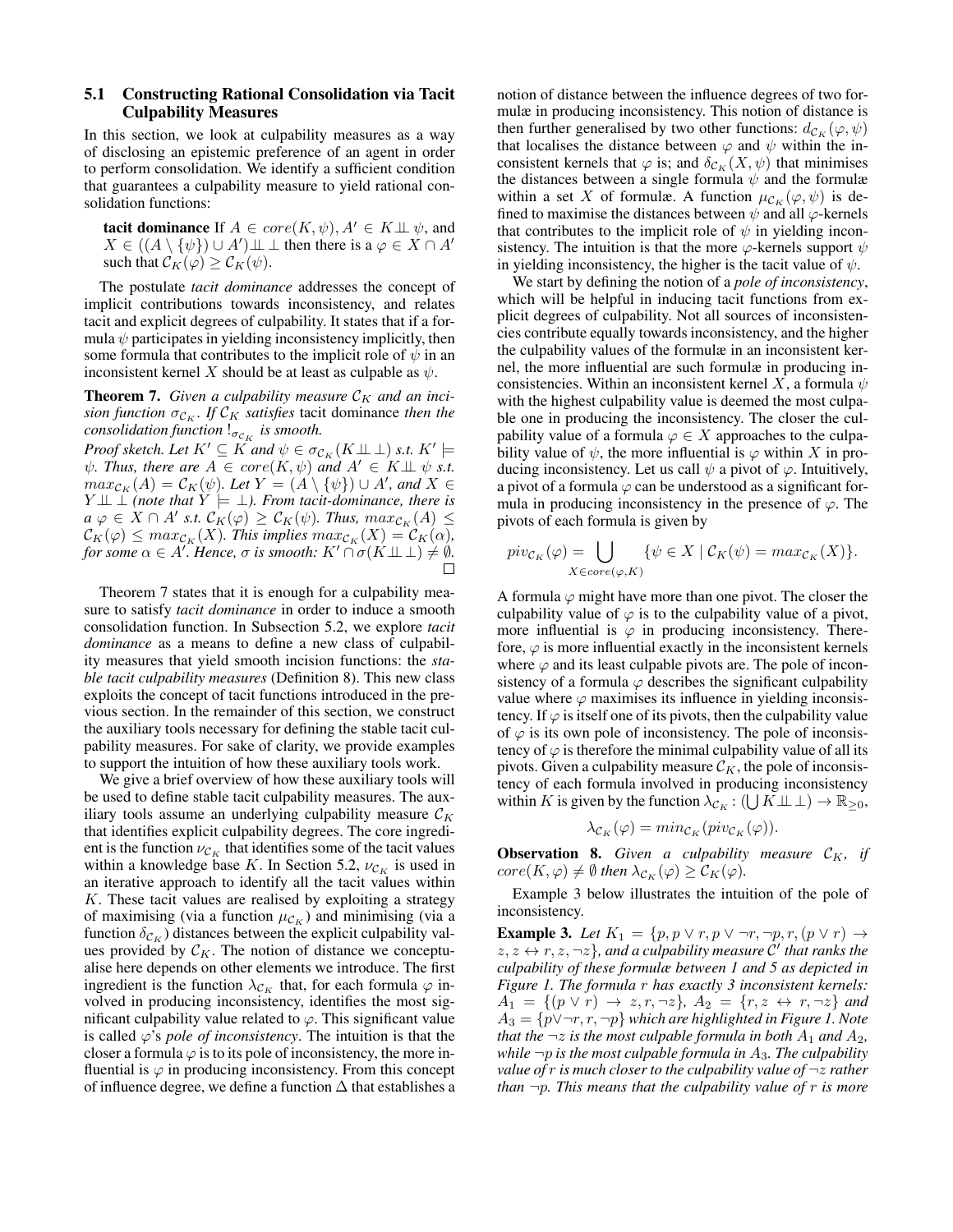*influential in the presence of* ¬z*, which makes the culpability value of* ¬z *the pole of inconsistency of* r*. Table 1 below presents the poles of inconsistency of the formulæ in*  $K_1$ *:* 

$$
\begin{array}{ccccccccc}\np & p & \vee r & p & \vee \neg r & \neg p & r & (p \vee r) \rightarrow z & z \leftrightarrow r & z & \neg z \\
\lambda_{\mathcal{C}'} & 5 & 4 & 5 & 5 & 4 & 4 & 4 & 4 & 4\n\end{array}
$$

Table 1: Poles of inconsistency for  $K_1$ .



Figure 1: A graphical overview of how the culpability values of the formulæ in Example 3 are ranked. The inconsistent kernels of  $r$  are outlined.

**Lemma 9.** *Given a culpability measure*  $\mathcal{C}_K$ *, if there exists*  $a$  set  $A \in K \perp \!\!\! \perp \perp$ , and two formulæ  $\varphi, \psi \in A$  such that  $\mathcal{C}_K(\psi) = max_{\mathcal{C}_K}(A)$  *then:* (1)  $\lambda_{\mathcal{C}_K}(\psi) = \mathcal{C}_K(\psi)$ *, and* (2)  $\lambda_{\mathcal{C}_K}(\varphi) \leq \lambda_{\mathcal{C}_K}(\psi).$ 

The pole of inconsistency helps us to grade the formulæ based on how influential they are in producing inconsistencies: the closer the culpability value of a formula is to its pole of inconsistency, the more influential it is. Towards this end, the *influence degree* of a formula  $\varphi$  can be measured as the ratio between its culpability value and its pole of inconsistency, that is,  $\mathcal{C}_K(\varphi)/\lambda_{\mathcal{C}_K}(\varphi)$ . Figure 2 depicts the formulæ of Example 3 graded by its influence degrees. The distance between the influence degrees of two formulæ can be measured by the signed distance function<sup>1</sup>  $\Delta_{\mathcal{C}_K}$ :  $(\bigcup K \perp \perp) \times (\bigcup \check{K} \perp \perp) \rightarrow \mathbb{R}$  such that

$$
\Delta_{\mathcal{C}_K}(\varphi, \psi) = \frac{\mathcal{C}_K(\psi)}{\lambda_{\mathcal{C}_K}(\psi)} - \frac{\mathcal{C}_K(\varphi)}{\lambda_{\mathcal{C}_K}(\varphi)}.
$$

The function  $\Delta_{\mathcal{C}_K}$  not only measures how far the influence degrees of two formulæ are from each other, but also indicates which one is more influential than the other:  $\Delta_{\mathcal{C}_K}(\varphi, \psi) < 0$  indicates that  $\varphi$  is more influential than  $\psi$ , while  $\Delta_{\mathcal{C}_K}(\varphi, \psi) \geq 0$  indicates that  $\psi$  is at least as influential as  $\varphi$ . For instance, in Example 3, the formulæ r and  $p \vee \neg r$  have the same culpability value 3. However, as shown in Figure 2, r is more influential than  $p \vee \neg r$  because the culpability value of  $r$  is much closer to its pole of inconsistency than  $p \vee \neg r$  is to its pole of inconsistency (see Table 1 for the pole of inconsistencies). On the other hand,  $z \leftrightarrow r$  and



Figure 2: Formulæ from Example 3 ranked according to their influence degrees.

 $z$  are equally influential, because their culpability values are not only equal, but they also present the same pole of inconsistency 4.

A formula produces inconsistency only within its inconsistent kernels, or core for short. The distance, given by  $\Delta_{\mathcal{C}_K}$ , between two formulæ should then be localised within their cores.

If one wants to localise the distance between the influence degrees of two formulæ  $\varphi$  and  $\psi$  within one of their cores, say  $\varphi$ , then it suffices to multiply the distance by the pole of inconsistency of  $\varphi$ . This localisation is realised by the function  $d_{\mathcal{C}_K}: (\bigcup K \perp \perp) \times (\bigcup K \perp \perp \perp) \to \mathbb{R}_{\geq 0},$ 

$$
d_{\mathcal{C}_K}(\varphi, \psi) = \Delta(\varphi, \psi) \cdot \lambda_{\mathcal{C}_K}(\varphi).
$$

A formula  $\varphi$  depends on other formulæ in order to implicitly contribute to entail inconsistency. For instance, the formula p in the knowledge base  $\{p, p \lor q, p \lor \neg q, \neg p\}$ implicitly entails inconsistency only because in the kernel  $\{p \lor q, p \lor \neg q, \neg p\}$ , the formulæ  $p \lor q$  and  $p \lor \neg q$  jointly entail p. We say that both  $p \lor q$  and  $p \lor \neg q$  contribute to the implicit role of  $p$  in yielding inconsistency; or simply that they contribute to the implicit role of  $p$  towards inconsistency. It will be helpful to have a function, that given a formula  $\varphi$ , identifies which formulæ  $\psi$  the formula  $\varphi$  potentially contributes to the implicit role of  $\psi$  towards inconsistency:

$$
imp(K,\varphi) = \{ \psi \in \bigcup K \perp \perp \mid \varphi \in \bigcup K \perp \perp \psi \}.
$$

We will define a tacit function that uses the influence degrees to determine the tacit value of a formula.

Given a formula  $\varphi$  that contributes to entail inconsistency within a knowledge base  $K$ , its tacit value could be determined by how strongly connected its influence degree is to the influential degrees of the formulæ in  $imp(\varphi, K)$ . The function  $d_{\mathcal{C}_K}$  will be essential in this task. Let us start by defining the function  $\delta_{\mathcal{C}_K}: 2^K \times (\bigcup K \perp \perp) \to \mathbb{R}_{\geq 0}$  such that

$$
\delta_{\mathcal{C}_K}(X,\psi)=\min(\{d_{\mathcal{C}_K}(\varphi,\psi)\mid \varphi\in X\cap (\bigcup K\!\perp\!\!\!\perp)\}).
$$

The function borrows intuition from the pole of inconsistency. Back to Example 3, the set  $X_1 = \{r, p \vee \neg r\}$  entails p. The distance from the influence degrees of r and  $p \vee \neg r$ to the influential degree of  $p$  can be visualised in Figure 2. While both r and  $p \vee \neg r$  have the same culpability value, the influence degree of  $r$  is closer than the influence degree of  $p \vee \neg r$  to the influence degree of p. This means that r

<sup>&</sup>lt;sup>1</sup>The term distance is often used a synonym for metric which should, among other properties, be a non-negative real function. Here, instead, the term distance is used to capture the notion of farness between culpability values of formulæ and negative values are used to give a notion of oriented distance.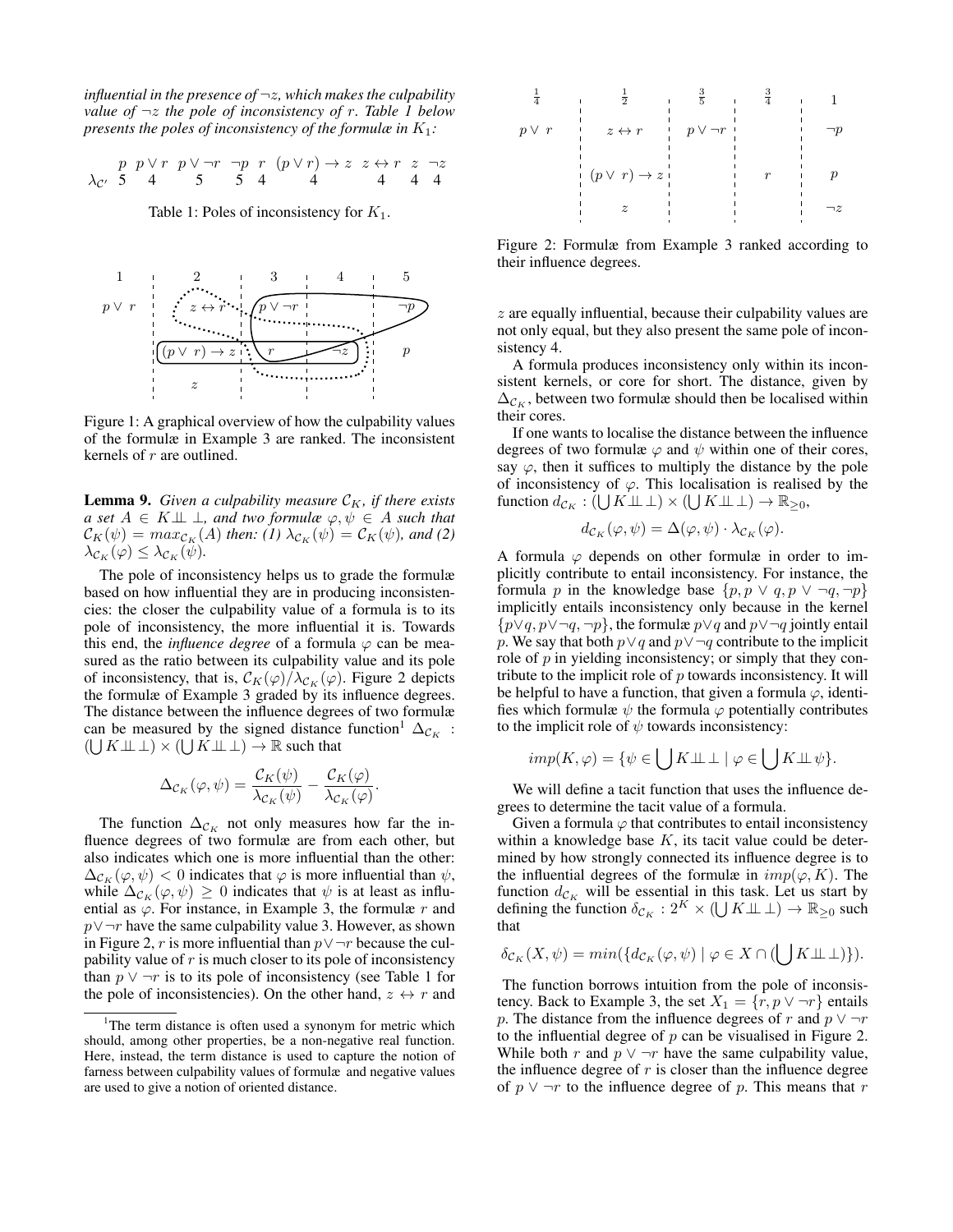contributes more than  $p \vee \neg r$  to the implicit role of p in producing inconsistency. Therefore, the closer the influence degree of a formula  $\varphi$  is to the influence degree of a formula  $\psi$ , the more  $\varphi$  contributes to the implicit role of  $\psi$  in producing inconsistency. The distance  $\Delta$  provides the raw distance between the influence degrees of two formulæ, but does not provide any context of how this distance is interpreted in their cores. The distance  $\Delta(\psi, \varphi)$  can be projected towards  $\varphi$  to weight the connection between  $\varphi$  and  $\psi$ , which can be done by using  $d_{\mathcal{C}_K}$  instead of  $\Delta$ .

Intuitively,  $\delta_{\mathcal{C}_K}(X,\psi)$  minimises the distances between  $\psi$  and the formulæ in X that participate in producing inconsistency. Back to Example 3, for  $X_1 = \{r, p \lor \neg r\}$ , we have  $\delta c_K(X_1, p) = min(\{d_{\mathcal{C}_K}(r, p), d_{\mathcal{C}_K}(p \vee \neg r, p), \}) =$  $min({1, 2}) = 1$ . The concept of influence degree is applied only to formulæ that contribute in yielding inconsistency, therefore the condition  $\varphi \in X \cap (\bigcup K \perp \perp)$  is used to guarantee that only such formulæ will be considered.

If a formula  $\varphi$  contributes to the implicit role of a formula  $\psi$  in yielding inconsistency via only one  $\psi$ -kernel, then  $\delta_{\mathcal{C}_K}$ can be used to assess how much  $\varphi$  contributes to the implicit role of  $\psi$ . However,  $\varphi$  may contribute to the implicit role of  $\psi$  in producing inconsistency via more than one  $\psi$ kernel. The more  $\psi$ -kernel  $\varphi$  participates in, the farther  $\varphi$ potentially becomes from  $\psi$ . Therefore, the tacit value of  $\varphi$ should maximise the value of  $\delta_{\mathcal{C}_K}$  to each of the  $\psi$ -kernels that  $\varphi$  participates in. This is accomplished by the function:

$$
\mu_{\mathcal{C}_K}(\varphi, \psi) = \max(\{\delta_{\mathcal{C}_K}(X, \psi) \mid X \in K \perp \!\!\!\perp \psi, \varphi \in X\}).
$$

Example 4. *(Continued from Example 3). The formula* p ∨  $\neg r$  *contributes to entail* p *via two kernels:*  $X_1 = \{r, p \lor \neg r\}$ *and*  $X_2 = \{p \lor r, p \lor \neg r\}$ *. The implicit connection between p* ∨ ¬*r and p can be measured by*  $\mu_{\mathcal{C}_K}(p \lor \neg r, p)$ *. Note that*  $\delta_{\mathcal{C}_K}(X_2, p) = 2$ , and  $\delta_{\mathcal{C}_K}(X_1, p) = 1$ *. Thus,* 

$$
\mu_{\mathcal{C}_K}(p \vee \neg r, p) = \max(\{\delta_{\mathcal{C}_K}(X_1, p), \delta_{\mathcal{C}_K}(X_2, p)\}) = 2.
$$

The function  $\mu$  is used to assess how much a formula  $\varphi$ contributes to the implicit role towards inconsistency of a formula  $\psi$ . However, a formula  $\varphi$  might contribute to the implicit role towards inconsistency of more than one formula. Let us define the function  $\nu_{\mathcal{C}_K} : K \to \mathbb{R}_{\geq 0}$  that considers all the formulæ that a formula  $\varphi$  contributes to the implicit role towards inconsistency:

- $\nu_{\mathcal{C}_K}(\varphi) = 0$ , if  $core(K, \varphi) = \emptyset$ ;
- $\nu_{\mathcal{C}_K}(\varphi) = \max(\{\mu_{\mathcal{C}_K}(\varphi, \psi) \mid \psi \in \text{imp}(\varphi, K)\}),$  otherwise.

Intuitively,  $\nu_{\mathcal{C}_K}$  approximates the culpability value of  $\varphi$  to its own pole of inconsistency taking the distances between the culpability value of  $\varphi$  and each formula  $\psi$  it contributes to the implicitly role towards inconsistency. If a formula does not contribute to make K inconsistent, then  $\nu_{\mathcal{C}_K}(\varphi) = 0$ .

Example 5. *(Continued from Example 4) Let us look at how implicitly connected is the formula* p∨r *in producing inconsistencies according to*  $\nu_{\mathcal{C}'}$ *. The formula*  $p \vee r$  *participates in entailing only three formulæ that contributes in making*  $K_1$ *inconsistent:*  $p$ *, z and r via the kernels*  $X_2 = \{p \lor r, p \lor \neg r\}$ ,  $X_3 = \{(p \lor r) \to z, p \lor r\}$  and  $X_4 = \{p \lor r, p \lor r \to z, z \leftrightarrow$ 

|  |                      |  | $p \quad p \lor r \quad p \lor \neg r \quad \neg p \quad r \quad (p \lor r) \rightarrow z \quad r \leftrightarrow z \quad z \quad \neg z$ |       |  |
|--|----------------------|--|-------------------------------------------------------------------------------------------------------------------------------------------|-------|--|
|  |                      |  | $\nu_{\mathcal{C}'}$ 0 2 2 0 1 0 2 2 0                                                                                                    |       |  |
|  | $C^{10}$ 5 3 5 5 4 2 |  |                                                                                                                                           | 4 4 4 |  |

Table 2: Functions  $\nu_{\mathcal{C}'}$  and  $\mathcal{C}'^{\circ}$  on formulæ from Example 3.

 $r$ *}, respectively. Thus, imp* $(K_1, p \lor r) = \{p, z, r, p \lor r\}$ *, and*  $\nu_{\mathcal{C}'}(p \vee r) = max(\{\mu_{\mathcal{C}'}(p \vee r, p), \mu_{\mathcal{C}'}(p \vee r, z), \mu_{\mathcal{C}'}(p \vee$  $(r, r), \mu_{\mathcal{C}'}(p\vee r, p\vee r) \}$ . *From the previous example, we have*  $\delta_{\mathcal{C}}(X_2, p) = 2$ *. Note that*  $\delta_{\mathcal{C}'}(X_3, z) = min(\{d_{\mathcal{C}'}(p \vee r \rightarrow$  $(z, z), d_{\mathcal{C}'}(p \vee r, z) \}) = min(\{0, 1\}) = 0$ ; and  $\delta_{\mathcal{C}'}(X_4, r) = 0$  $min({d_{\mathcal{C}'}(p \vee r, r), d_{\mathcal{C}'}(p \vee r \rightarrow z, r), d_{\mathcal{C}'}(z \leftrightarrow r, r)}) =$  $min({1, 1, 1}) = 1$ *. Thus,* 

$$
\mu_C(p \lor r, p) = max(\{\delta(X_2, p)\}) = 2 \n\mu_C(p \lor r, z) = max(\{\delta(X_3, z)\}) = 0 \n\mu_C(p \lor r, r) = max(\{\delta(X_4, r)\}) = 1 \n\mu_C(p \lor r, p \lor r) = max(\{\delta(\{p \lor r\}, p \lor r)\}) = 0.
$$

*Thus,*  $\nu_{\mathcal{C}}(p \vee r) = max(\{0, 1, 2\}) = 2$ *. Table 2 summarises*  $\nu_{\mathcal{C}'}$ .

**Proposition 10.** *For every culpability measure*  $\mathcal{C}_K$ ,  $0 \leq$  $\nu_{\mathcal{C}_K}(\varphi) \leq \lambda_{\mathcal{C}_K}(\varphi) - \mathcal{C}_K(\varphi)$ , for all  $\varphi \in \bigcup K \perp \perp$ .

According to Proposition 10, the values identified by  $\nu_{\mathcal{C}_K}$ are always non-negative and bounded by the poles of inconsistency. We can use  $\nu_{\mathcal{C}_K}$  to construct a culpability measure that combines both the explicitly and implicitly counterparts. Let  $\mathcal{C}_K$  be a culpability measure, we define

$$
\mathcal{C}_K^{\circ}(\varphi) = \mathcal{C}_K(\varphi) + \nu_{\mathcal{C}_K}(\varphi).
$$

The function  $\mathcal{C}_K^{\circ}$  is indeed a culpability measure.

**Observation 11.** For every culpability measure  $\mathcal{C}_K$ , the function  $\mathcal{C}^\circ_K$  built upon  $\mathcal{C}_K$  is also a culpability measure.

Table 2 shows the culpability measure  $\mathcal{C}'^{\circ}$  built upon the culpability measure  $C'$  from Example 3.

#### 5.2 A Tacit Function Based on Fixed Points

Let us see how  $\nu_{\mathcal{C}_K}$  and  $\mathcal{C}_K^{\circ}$  connect with tacit dominance:

Example 6. (Continued from Example 5) Let us compare C' and  $C^{I_{\odot}}$ . Note that  $C'$  is not tacit dominant because  $\hat{C}'(p)$  = 5*, while the formulæ in the p-kernels*  $X_1 = \{p \lor \neg r, r\}$  *and*  $X_2 = \{p \lor r, p \lor \neg r\}$  *have culpability value strictly less then* 5*. Using*  $\nu_{\mathcal{C}'}$  *to identify the tacit values within*  $K_1$  *and combining them with* C 0 *, produces the culpability measure*  $\mathcal{C}'^{\circ}$  that grades at least one formula in both  $X_1$  and  $X_2$  as *culpable as* p*. Precisely, due to the tacit values identified by*  $\nu_{\mathcal{C}}$ , *the formulæ*  $p \vee \neg r$  *has the same culpability value of* p, that is,  $\mathcal{C}'(p) = \mathcal{C}'(p \vee \neg r) = 5$ . At a first glance, this *shows the potential of*  $ν<sub>C'</sub>$  *in capturing tacit dominance. On the other hand,* C' is not tacit dominant, because  $C'(z) = 4$ , *while all the formulæ in the z-kernel*  $X_5 = \{p \lor r, p \lor r \to z\}$ *have culpability value strictly less than* 4*.*

Example 6 shows us that  $\nu_{C_K}$  is not strong enough to capture tacit dominance. A closer look, however, will show us why  $\nu_{C_K}$  fails tacit dominance and how it could be modified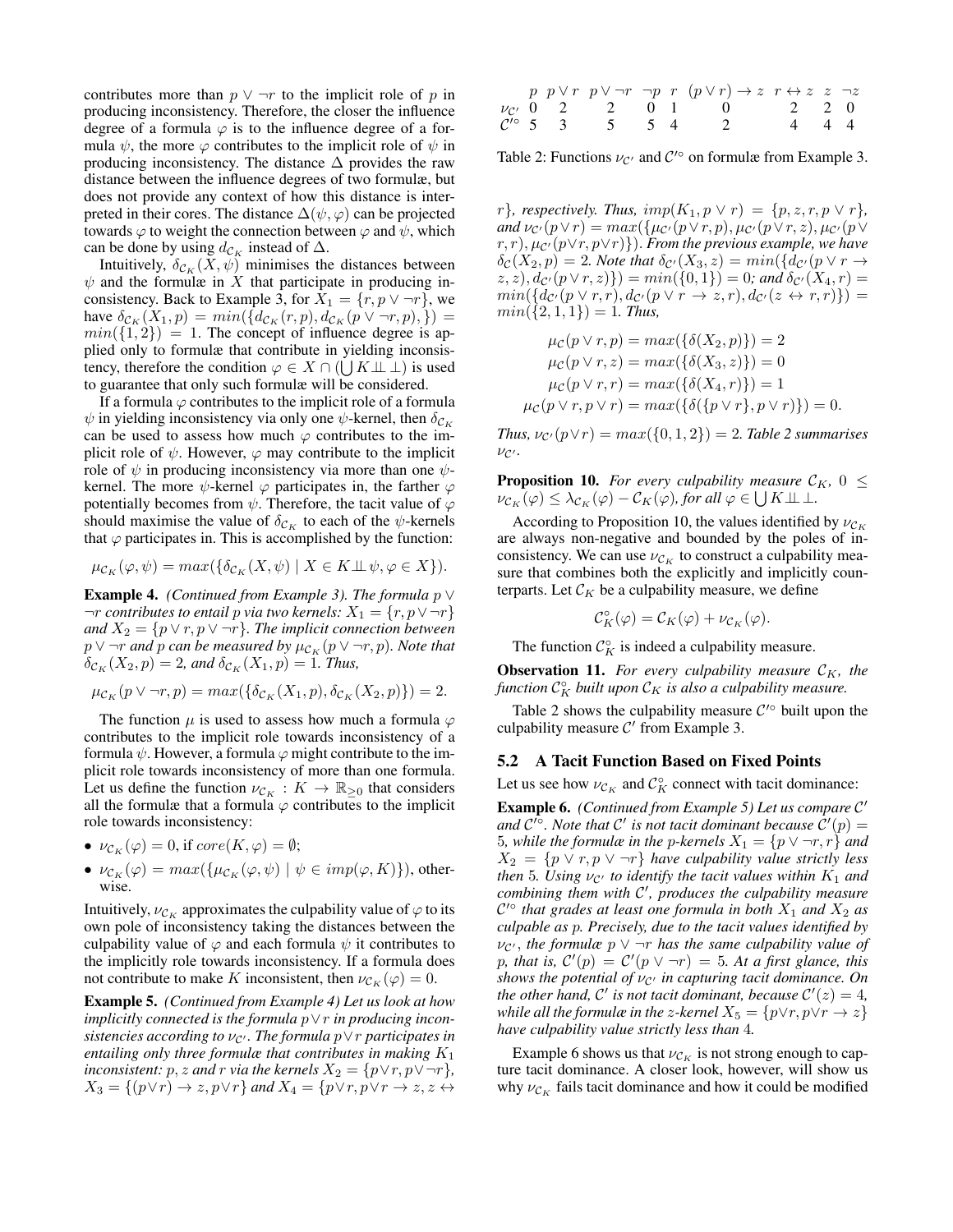in order to achieve tacit dominance. Precisely,  $\nu_{\mathcal{C}_K}$  focuses on tacit values of formulæ directly connected to the most influential formulæ. For instance, the formula  $z$  jointly with  $z \leftrightarrow r$  and  $p \vee \neg r$  implies p whose culpability value coincides with its pole of inconsistency 5. On the other hand, the formula  $\alpha = p \vee r \rightarrow z$  had no tacit value identified, because the only formulæ it consistently contributes to entail are  $r$  and  $z$  which are originally not among the most influential formulæ, as their influence degree are respectively 3/4 and 1/2 (the influence degrees are depicted in Figure 2). However, z has a tacit value of 2, due do its close connection with p, putting z among the most influential formulæ in  $K_1$ :  $\mathcal{C}^{\prime\circ}(z) = 2 + 2 = 4$  and  $\lambda_{\mathcal{C}^{\prime\circ}}(\alpha) = 4$  which implies in an influence degree of 1. But since  $\{p \lor r, \alpha\}$  implies z, which is indeed among the most influential ones due to its tacit value, then  $\alpha$  should indeed have some tacit value as well, which was not identified by  $\nu_{\mathcal{C}}$ . The reason why  $\nu_{\mathcal{C}}$  was unable to identify the tacit value of  $\alpha$  is because  $\nu_{\mathcal{C}'}$  is not sensitive to the realisations that the tacit value of a formula, say  $z$ , would interfere with the tacit value of another formula, say  $\alpha$ .

We can then extend  $\nu_{\mathcal{C}_K}$  to become sensitive to these shifting of values as the tacit values of other formulæ are identified. We can achieve this by resorting to a iterative strategy:  $\nu_{\mathcal{C}_K}$  is used to identify the tacit values of some formulæ, and assemble them with the original culpability value, resulting in  $C_K^{\circ}$ ; we then apply  $\nu_{C_K^{\circ}}$  to identify remaining tacit values. We put this on the loop until no more tacit values are identified. To avoid summing up overlapping tacit values in the iterative strategy, we can restrict  $\nu_{\mathcal{C}_K}$  to focus only on some specific formulæ whose tacit values will be fully identified in each iteration. In the beginning of our discussion, we have argued that  $\nu_{\mathcal{C}_K}$  focuses mainly on the formulæ directly connected to the most influential formulæ. Thus, we can prioritise these formulæ in each iteration. For convenience, let us slightly modify  $\nu_{\mathcal{C}_K}$  to certify that in each iteration it will focus only on the formulæ closest to the most influential ones:

- $\nu_{\mathcal{C}_K}^+(\varphi) = \nu_{\mathcal{C}_K}(\varphi)$ , if there exists  $\psi \in imp(\varphi, K)$  such that  $\mathcal{C}_K(\psi) = \lambda_{\mathcal{C}_K}(\psi)$  and  $\mu_{\mathcal{C}_K}(\varphi, \psi) > 0$ ;
- $\nu_{\mathcal{C}_K}^+(\varphi) = 0$ , otherwise.

For the iterative approach, we define

$$
\begin{aligned} \mathcal{T}^0_{\mathcal{C}_K}(\varphi) &= \mathcal{C}_K(\varphi) + \nu^+_{\mathcal{C}_K}(\varphi) \\ \mathcal{T}^{i+1}_{\mathcal{C}_K}(\varphi) &= \mathcal{T}^i_{\mathcal{C}_K}(\varphi) + \nu^+_{\mathcal{T}^i_{\mathcal{C}_K}}(\varphi), \text{for } 0 \le i \in \mathbb{Z}. \end{aligned}
$$

The base case  $\mathcal{T}_{\mathcal{C}_K}^0$  applies  $\nu_{\mathcal{C}_K}^+$  to identify the tacit values of the formulæ in the most influential subsets and combine them with  $\mathcal{C}_K$ . The function  $\nu^+$  is applied then on the values obtained by  $\mathcal{T}_{\mathcal{C}_K}^0$  to identify the tacit values of the remaining formulæ, in the knowledge base. This process repeats until all tacit values are found. The first issue is to show that this iterative approach indeed converges to a fixed point, that is, after a number m of iterations no tacit values are produced. This can be formalised in the following way.

**Definition 7.** Given a culpability measure  $\mathcal{C}_K$ , a fixed point *of*  $\mathcal{T}_{\mathcal{C}_K}$  *is a*  $m \in \mathbb{Z}^+$  *such that*  $\mathcal{T}_{\mathcal{C}_K}^m \equiv \mathcal{T}_{\mathcal{C}_K}^{m+1}$ . If  $0 \leq m-1$ *is not a fixed point, or* m = 0 *then* m *is the least fixed point.*

We will first show that  $T_{C_K}$  has at least one fixed point. For this we will need the following lemma.

**Lemma 12.** *If*  $\mathcal{T}_{\mathcal{C}_K}^{i+1} \not\equiv \mathcal{T}_{\mathcal{C}_K}^i$  then there is some  $\alpha \in K$  such *that*  $\mathcal{T}_{\mathcal{C}_K}^{i+1}(\alpha) > \mathcal{T}_{\mathcal{C}_K}^i(\alpha)$  and  $\mathcal{T}_{\mathcal{C}_K}^j(\alpha) = \mathcal{T}_{\mathcal{C}_K}^{i+1}(\alpha)$ , for all  $j \geq i+1$ .

Lemma 12 informs that in each iteration step, the tacit value of some formula  $\alpha$  is fully identified, in the sense that in the further iterations its tacit value is not sensitive to the tacit value of other formulæ anymore. From this it is easy to see that after a number of iterations, a fixed point is reached.

**Theorem 13.** For every culpability measure  $\mathcal{C}_K$ , the func*tion*  $T_{\mathcal{C}_K}$  *has a least fixed point.* 

We can then define a culpability measure based on the fixed point of  $\mathcal{T}_{\mathcal{C}_K}$ .

**Definition 8.** Given a culpability measure  $\mathcal{C}_K$ , the tacit cul*pability measure*  $\nu_{\mathcal{C}_K}$  *built upon*  $\mathcal{C}_K$  *and let m be the least fixed point of*  $\mathcal{T}_{\mathcal{C}_K}$ *. The function*  $\eta_{\mathcal{C}_K}(\varphi) = \mathcal{T}_{\mathcal{C}_K}^m(\varphi)$  *is the stable tacit function of*  $\mathcal{C}_K$ .

**Example 7.** *(Continued from Example 6). Note that*  $\mathcal{T}_{C'}^0 \equiv$ C 0◦*, which we already have presented on Table 2. Thus,*

$$
\mathcal{T}^1_{\mathcal{C}'}(\varphi)=\mathcal{T}_{\mathcal{T}^0_{\mathcal{C}'}}(\varphi)+\nu_{\mathcal{T}^0_{\mathcal{C}'}}(\varphi)=\mathcal{C}'^{\circ}(\varphi)+\nu_{\mathcal{C}'^{\circ}}^+(\varphi).
$$

*One of the formulæ that still presents some tacit value is*  $\alpha = (p \lor r) \to z$ . Solving  $\nu_{\mathcal{T}_{\mathcal{C}}}^{\dagger}(\alpha)$  and simplifying some *equations will give us*

$$
\nu_{\mathcal{T}_c^0}^+(\alpha) = \mu_{\mathcal{T}_c^0}(\alpha, r) = \delta_{\mathcal{T}_c^0}(\{\alpha, p \lor r\}, r) = 1.
$$

*Thus,*  $\mathcal{T}_{C'}^1(\alpha) = C'^{\circ}(\alpha) + \nu_{C'^{\circ}}^+(\alpha) = 2 + 1 = 3$ *. The table* below summarises  $\mathcal{T}_{\mathcal{C}'}^1$ . One can check that  $\mathcal{T}_{\mathcal{C}'}^2 \equiv \mathcal{T}_{\mathcal{C}'}^1$ , that *is, the least fixed point of*  $\mathcal{T}_{\mathcal{C}'}$  *is 1.* 

|  |  |  | $p\ \ p\ \lor\ r\ \ p\ \lor\ \neg r\ \ \neg p\ \ r\ \ p\ \lor\ r\ \rightarrow\ z\ \ r\ \leftrightarrow\ z\ \ z\ \ \neg z$ |  |  |
|--|--|--|---------------------------------------------------------------------------------------------------------------------------|--|--|
|  |  |  | $\nu_{\mathcal{T}_{C'}}^+$ 0 1 0 0 0 1 0 0 0                                                                              |  |  |
|  |  |  | $\mathcal{T}_{\mathcal{C}'}^1$ 5 4 5 5 4 3 4 4 4                                                                          |  |  |

Observation 14. *For every culpability measure, the stable tacit function*  $\eta_{\mathcal{C}_K}$  *is a culpability measure.* 

The function  $\eta_{\mathcal{C}_K}$  indeed yields smooth consolidation functions:

Theorem 15. *Given a stable tacit culpability measure* η*, the*  $conditional$ *ion function*  $!_{\sigma_{\eta}}$  *is smooth.* 

It turns out that stable tacit culpability measures not only induce rational consolidation functions, but also every smooth consolidation function can be constructed via a stable tacit culpability measure

**Theorem 16.** *If a consolidation function*  $\mathcal{L}_{\sigma}$  *is smooth, then there is some stable tacit culpability measure* η *such that*  $!_{\sigma_n} \equiv !_{\sigma}$ .

Actually, the representation theorem between stable tacit culpability measures and consolidation functions, obtained jointly by Theorems 15 and 16, is even stronger: the stable tacit culpability measures form the only class of culpability measures capable of inducing smooth consolidation functions.

**Theorem 17.** *If* C *is a culpability measure and*  $I_{\sigma_c}$  *is smooth, then* C *is a stable tacit culpability measure.*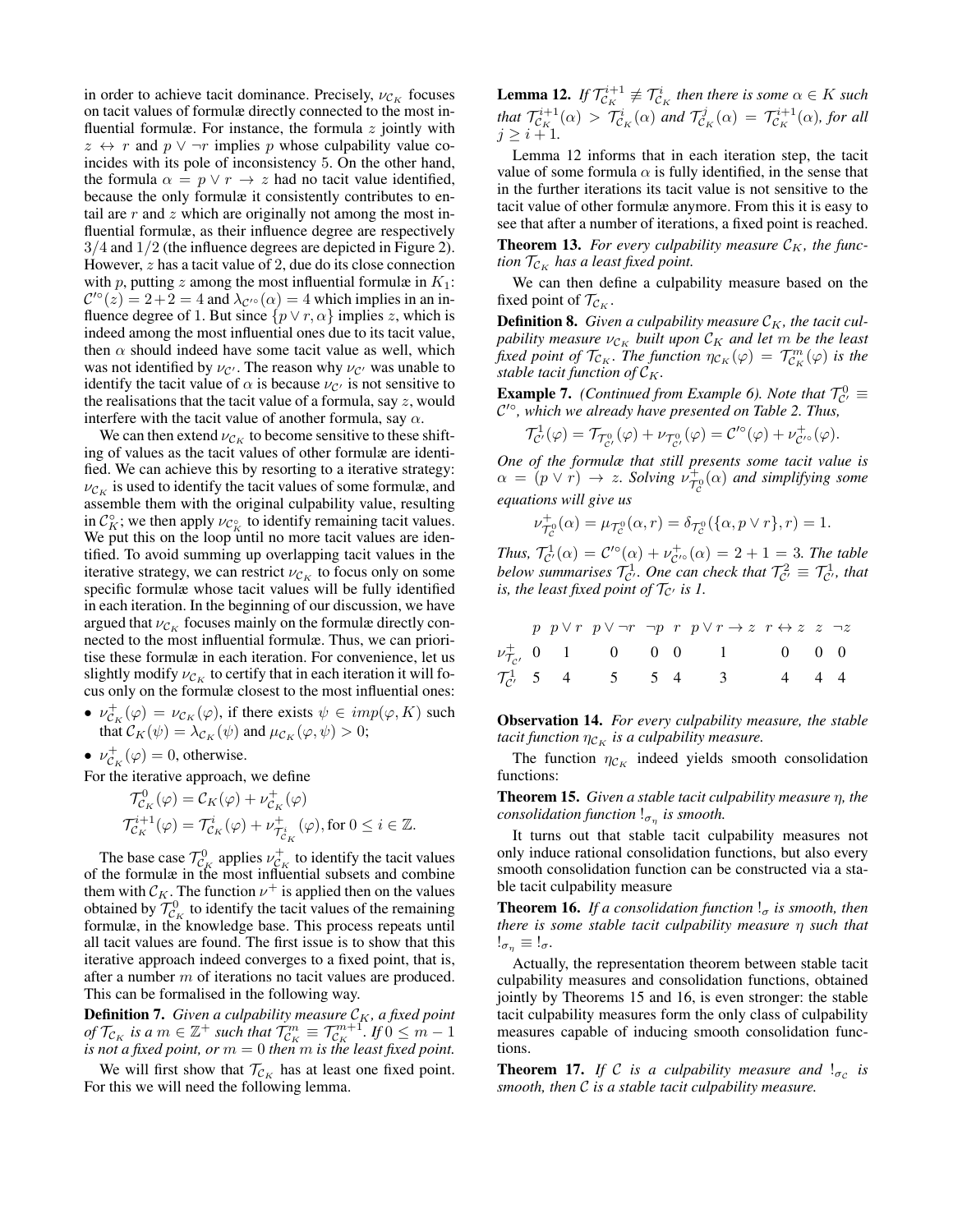# 6 Discussion and Future Works

In this paper, we proposed to use culpability measures as a tool to disclose an agent's epistemic preference relation and use it to perform consolidation. The existing culpability measures in the literature, however, fail to yield consolidation functions that satisfy the relative closure postulate, known as smooth consolidation functions. To address this problem, we have introduced the concept of tacit functions that take the semantic counterparts to define more precise culpability measures. In this direction, we have introduced a special class of tacit culpability functions, the *stable tacit culpability measures*, that use an initial culpability measure that assess the explicit degree of culpability and then realises the tacit values of the formulæ. We showed then a representation theorem between stable tacit culpability measures and smooth consolidation functions. In addition, the representation theorem is strengthened by showing that the stable tacit culpability measures are the only class of culpability measures that yield smooth consolidation functions. In the remainder of this section, we discuss about some future research direction worth to take.

Belief Change and Culpability Measures A future research path worth to explore is to use culpability measures, in particular the stable tacit culpability measures, to support other kinds of belief change operations:

(1) *Belief contraction and safe contraction:* assume that a formula  $\alpha$  should be relinquished from a knowledge base  $K$ . The formulæ within  $K$  could be graded according to their contribution degree in entailing  $\alpha$ . Respectively, one could grade the formulæ within  $K$  according to their conflicting degree with  $\neg \alpha$ . The conflicting degree between the formulæ within K and  $\neg \alpha$  could be assessed by applying a culpability measure  $\mathcal{C}_{K'}$  at  $K' = K \cup \{\neg \alpha\}$ . The contraction could then be performed by a (smooth) kernel contraction  $K-_{\mathcal{C}_{K}}\alpha$  whose incision function is induced by  $\mathcal{C}_{K}$ . It is still not clear if, in this strategy, tacit-dominance would be enough to guarantee relative closure and/or which extra properties a culpability measure would need to satisfy to capture relative-closure. In addition, it would be necessary to investigate how well behaved are these contraction functions based on this strategy. Kernel contraction functions whose incision functions are based on epistemic preference relations are known as safe contraction (Alchourrón and Makinson 1985; Rott and Hansson 2014). Therefore, the use of culpability measures, as proposed, to construct kernel contraction functions, would bring to light a new kind of safe contraction whose rationality would be worth to explore, as well as the role of tacit dominance in this setting.

(2) *Belief revision:* In a knowledge base K, revision by a formula  $\alpha$ , denoted  $K^*\alpha$ , can be performed via Levi's external identity (Hansson 1993b):  $(K \cup \{\alpha\}) - \neg \alpha$ , that consists in first adding  $\alpha$  to the knowledge base, potentially making it inconsistent, and then removing the information conflicting with  $\alpha$ . In this case, a culpability measure could be applied in  $(K \cup \{\alpha\})$  to identify the most culpable formulæ and use it as an epistemic preference relation to construct a (smooth) contraction function as discussed in the topic (1) above.

(3) *Transmutation:* when a belief change operation is applied on a knowledge base, like contraction and revision, the agent's epistemic preference relation also changes. This process of modifying the epistemic preference relation is known as transmutation (Williams 1994, 1995). Assume that the epistemic preference relation of an agent could be given by a function f that informs the entrenched degree of its beliefs. In our approach, the tacit function  $\nu_f$  would inform how strongly connected are the formulæ in producing inconsistency. The minimise/maximise approach we have proposed to unveil these hidden values could be adapted to identify how strongly connected are the formulæ in entailing a formula  $\alpha$  to be contracted/revised. In this case, the obtained tacit values could be used to define the new epistemic preference relation in the new knowledge base.

Pseudo-Consolidation and "Conflicts Under the Water" De Bona and Hunter (2017) identified cases where subformulæ of a knowledge base might not participate in any of the minimal inconsistent subsets, and yet be responsible in entailing inconsistencies. To deal with this problem, they have introduced the concept of "conflicts under the water" which is similar to our concept of implicit contribution to inconsistency. De Bona and Hunter's strategy consists in defining some consequence operators  $Cn^*$  (which we shall call here a pseudo consequence operator) that augment a knowledge base with some formulæ in order to reveal hidden sub-formulæ that indeed participate in making the knowledge base inconsistent. From the pseudo consequence operators Cn<sup>∗</sup> , De Bona and Hunter define consolidation functions based on pseudo-contraction (Hansson 1993a), which consists in consolidating the superset  $Cn^*(K)$ , instead of  $K$ , in order to minimise loss of information. Towards measuring inconsistencies, they have introduced some inconsistency measures (which, unlike culpability measures, evaluate the inconsistency degree of a knowledge base as a whole) based on their concept of "conflicts under the water". Although similar in spirit, their strategy to identify hidden conflicts differs from ours. While the "under the water" formulæ responsible for causing inconsistencies depend on the adopted pseudo consequence operator, our concept of implicit contribution towards inconsistency is applied on the whole language, and are not confined to sub-formulæ of the original knowledge base. On the other hand, we focus on measuring the implicit culpability degree of the formulæ in a given knowledge base, as we are not interested in pseudocontraction.

It would be worth to explore the precise connection between our concept of implicit contribution towards inconsistency and "conflicts under the water". A potential research direction, towards consolidation, is to define tacit culpability measures in the supersets generated by the pseudo consequence operators proposed by De Bona and Hunter (2017) and other pseudo consequence operators in the literature (Santos et al. 2018). This includes investigating how tacit-dominance would behave in this setting. Secondly, our concept of implicit contribution towards inconsistency, and tacit culpability measure could also be used to define new pseudo-contraction/consolidation operators.